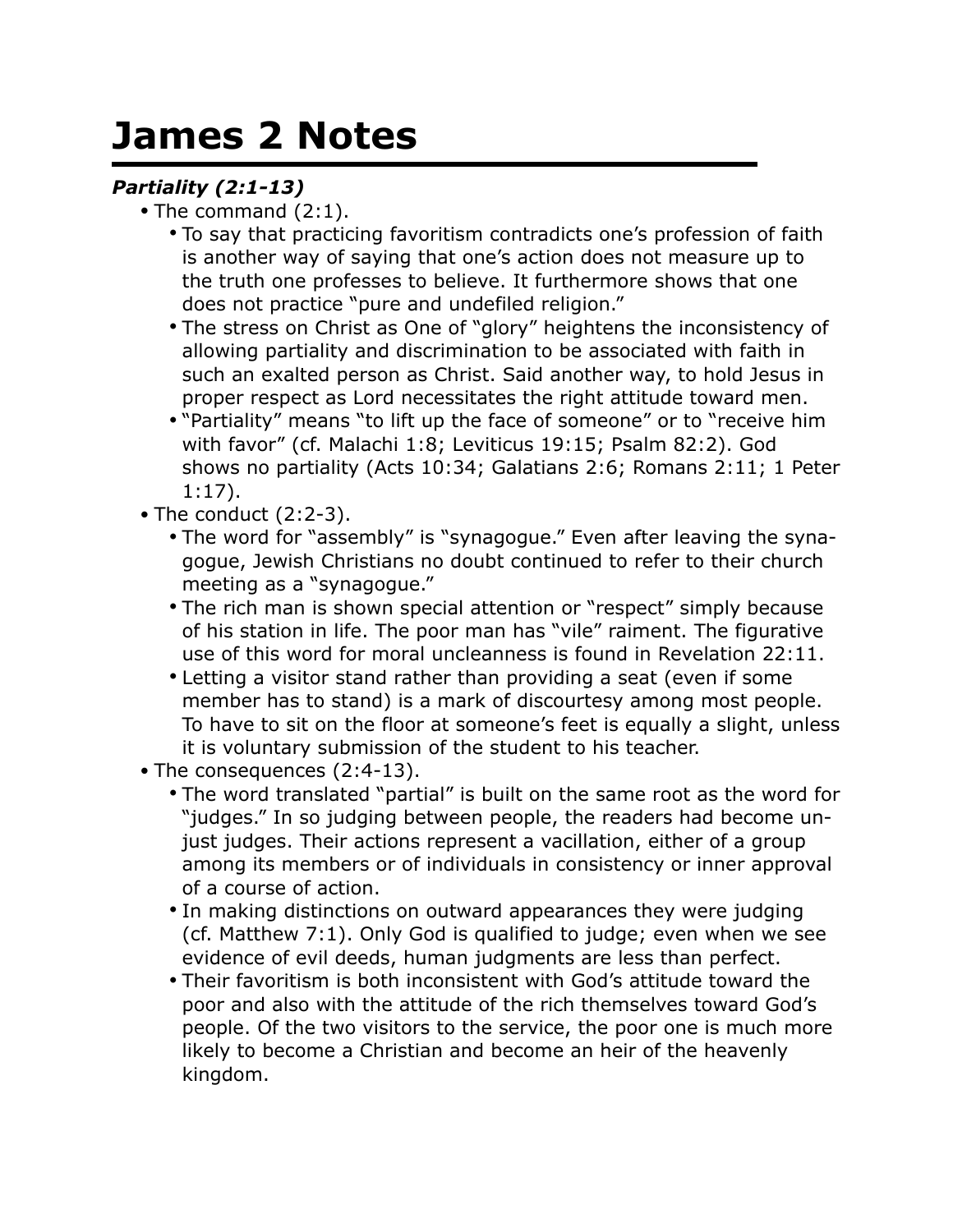- James seems to anticipate that some of his hearers will justify their showing favor to the rich by referring to the commandment which said that the Jew was to love his neighbor as himself. It may be that James knew that this was already being used as an excuse. He shows that such an attempt fails as a justification of the action on the grounds that it falls short of fulfilling the whole law.
- They committed sin when they showed partiality because partiality was condemned in the same chapter which speaks of love of neighbor (Leviticus 19:15, 18). By an appeal to the law, nothing but sin can be made of their action toward the poor.
- The keeping of the whole law is useless as a matter of justification unless it is kept perfectly. "He is guilty of all" means to become guilty of violating the law as a whole -- of becoming a lawbreaker (Galatians 3:10). James is not saying that the law is still binding upon Christians as such; he is answering those who appeal to the law of love to justify their sin. This is clear from vs. 12.
- Remembering the free yoke which we have assumed to the will of Christ, out of gratitude which we owe to Him, we ought to act toward the poor as that law of love (freely assumed and no longer a burden of law) indicates that we should. Our judgment as Christians will not be as a matter of law but as a matter of obedience to this law of liberty.
- Mercy "glories" or "boasts" against the threat of judgment because it leaves the judgment with nothing to condemn. The man who has loved the poor and has shown mercy toward them will be justified in the last judgment and will receive the blessing of Christ.

## *Faith And Works (2:14-26)*

- The inquiry (2:14).
	- James begins his refutation of the erroneous idea that faith can save without works by pointing up the issue sharply with a series of questions in order to state his fundamental position that faith which does not result in works is vain, just as religion which is not lived out is vain (1:27).
	- By "works" James means any obedience to the law of Christ as a Christian, but generally the term refers to "good deeds" or "conduct," the fruits of the Christian life (Matthew 5:16; 23:3; John 3:20; Romans 2:6).
- The illustration (2:15-17).
	- James emphasizes in a strong and concrete way the necessity of the "work" of faith. Faith expressed in word only would be worthless. There are many who say and do not, just as there are many who look into the "perfect law of liberty" and do not obey it.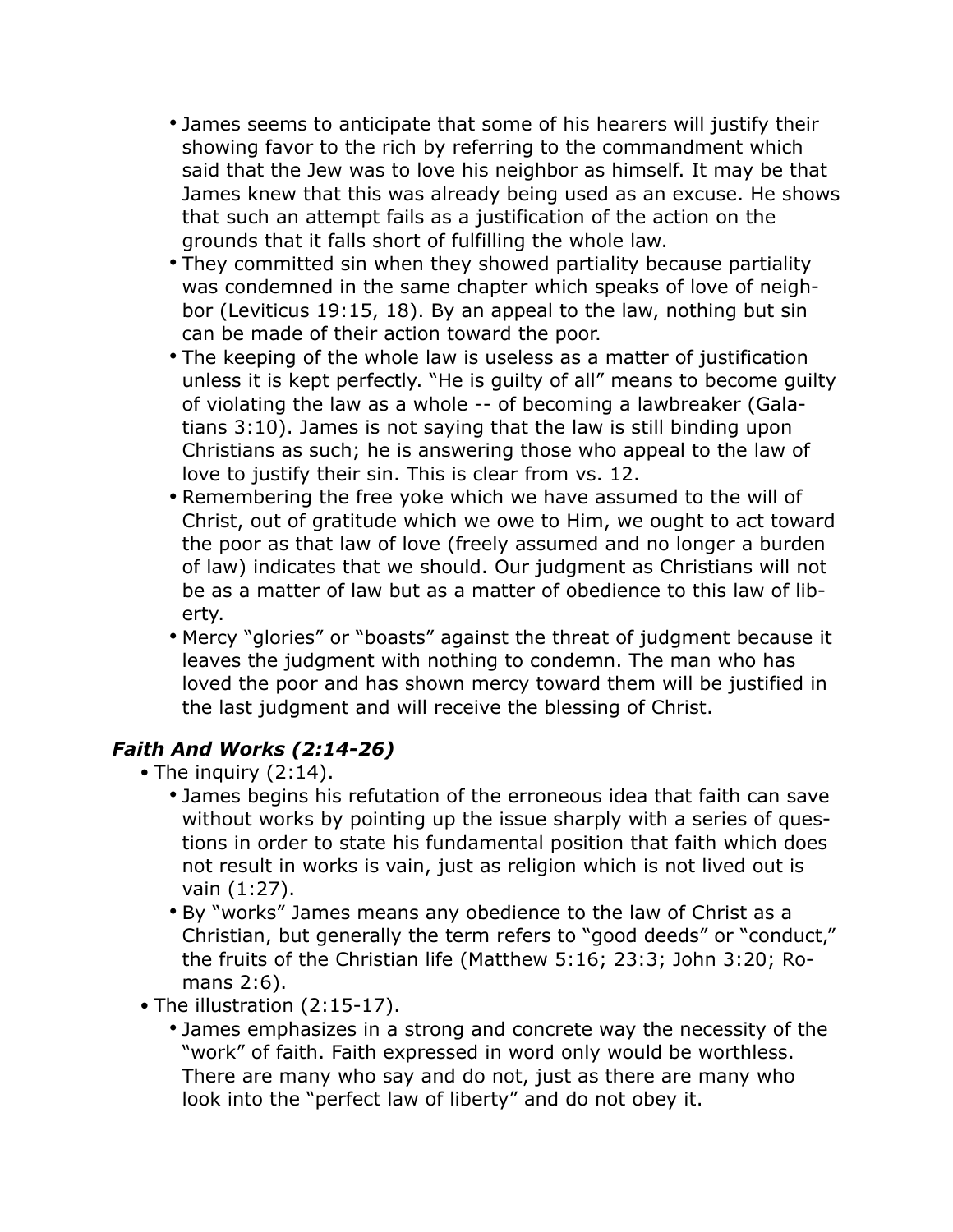- The illustration is then applied to the contention. Just as the answer to the needy man without deeds of charity would be profitless, so also faith if it has no works is useless or without value.
- The indoctrination (2:18-26).
	- Faith is demonstrable only through works. It is useless to have faith if it does not express itself in obedience. The man who professes the faith of Christ and really works at the job of producing fruits to the name of Christ will never be doubted as being a sincere Christian.
	- James does not despise faith. If a Christian lets his faith do for him what it should, he is on his way to salvation. If not, then he is no better than the demons. "Demons" were evil spirits under the service of Satan. "Shudder" means "to bristle," but it simply speaks of one who stands in awe or reverence (Daniel 7:15). It may here refer to the demons' fear of impending punishment.
	- It is certainly possible that James brings up Abraham because the Jews felt that being a descendant of Abraham or an orthodox believer was sufficient for salvation. James does not speak of Abraham's entire life, but the one act of offering Isaac (Genesis 22:9-14).
	- Acts of obedience led Abraham to a declaration of righteousness before God. The act or "works" is shown to be the basis of his justification. This is not to say that his works alone saved him. James mentions only what has been left out or neglected by some. The two worked together.
	- Paul and James use the word "justify" in the same sense (although talking about a different occasion of declaration of righteousness). But a contradiction is avoided by seeing that they used "works" differently. Paul is using the word in the sense of works of the law of Moses providing justification (Galatians 2:16; 3:11; 5:4). He insists that Abraham's justification was before the law and apart from it, just as he insisted that it was before circumcision. James is using it in the sense of works of faith or obedience. Paul had spoken of works of obedience growing out of one's faith in God or Christ being the basis of justification (Romans 1:5; 16:26; Galatians 5:6; 1 Thessalonians 1:3; 2 Thessalonians 1:11; Titus 3:5-8).
	- Abraham's faith was not perfected or completed so that it did for him what God had intended it to do until after his obedience. Faith and works give each other elements of character than neither has alone. James does not teach works alone any more than he teaches faith alone.
	- Works justify, not in themselves alone, but they still justify. The works must complete and bring faith to its goal of justification. When James speaks of "faith alone," he is thinking of a faith which exists "in" or "by" itself and apart from any expression or work.